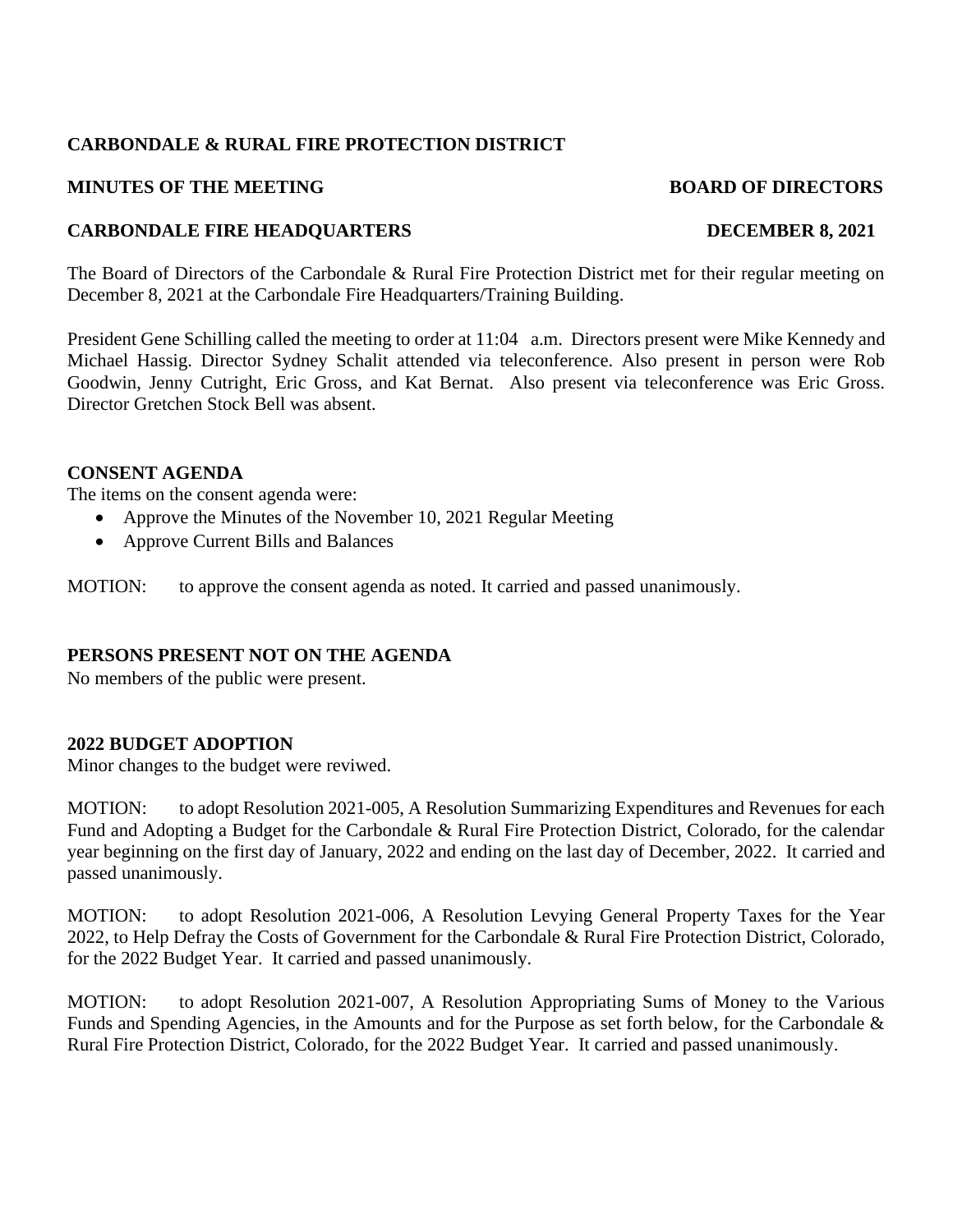MOTION: to adopt Resolution 2021-008, A Resolution Designating all Year-End Fund Balances as a "Reserve Increase". It carried and passed unanimously.

MOTION: to adopt Resolution 2021-009, A Resolution Appropriating Additional Sums of Money to Defray Expenses in Excess of Amounts Budgeted for the Carbondale & Rural Fire Protection District, Colorado (General Fund). It carried and passed unanimously.

MOTION: to adopt Resolution 2021-010, A Resolution Appropriating Additional Sums of Money to Defray Expenses in Excess of Amounts Budgeted for the Carbondale & Rural Fire Protection District, Colorado (Capital Projects Fund). It carried and passed unanimously.

MOTION: to adopt Resolution 2021-011, A Resolution Appropriating Additional Sums of Money to Defray Expenses in Excess of Amounts Budgeted for the Carbondale & Rural Fire Protection District, Colorado (Capital Projects 19 Fund). It carried and passed unanimously.

## **STAFF REPORTS**

Chiefs Report Rob Goodwin reported that the staff is very appreciative of the Board of Directors and the way they support the staff. He said that the culture is great and people are really glad to be part of Carbondale Fire. He added there wasn't a big wildfire season in 2021 but a number of crews were able to deploy on wildfires in the West.

Staff s working on a SAFER grant to increase staffing. If awarded grant funds, the plan is to hire personnel to increase response capability in the West and South ends of the district. He added there were no funds budgeted to hire additional staff in 2022.

Attorney's Report Eric Gross reviewed the current status of the Aspen Glen property negotiation. Discussion regarding location of the tower and impacts followed. It was noted that the Board of Directors would like a non-exclusive tower on the property so it could be used by others. It was also discussed to include in the contract a two year safe harbor and 365 day notice to vacate.

The Chief's current employment agreement expires on February 26, 2022. Eric Gross reviewed a draft agreement he worked on with Gene Schilling. The only changes to the agreement are increasing the term to five years, increasing the salary, and a severance section due to the new length of the contract. Gene Schilling asked the other Board members to review the draft agreement and contact him with any concerns or changes. Discussion regarding Chief Goodwin's annual evaluation and employment agreement followed. It was noted that Chief Goodwin's annual evaluation will be on the agenda in January 2022.

### **BOND PROJECTS**

There have been delays due to material issues, the steel contractor, and Draeger schedule. The new estimated building completion date is late January, with the props being installed after. It is expected the training building will be operational around the beginning of April.